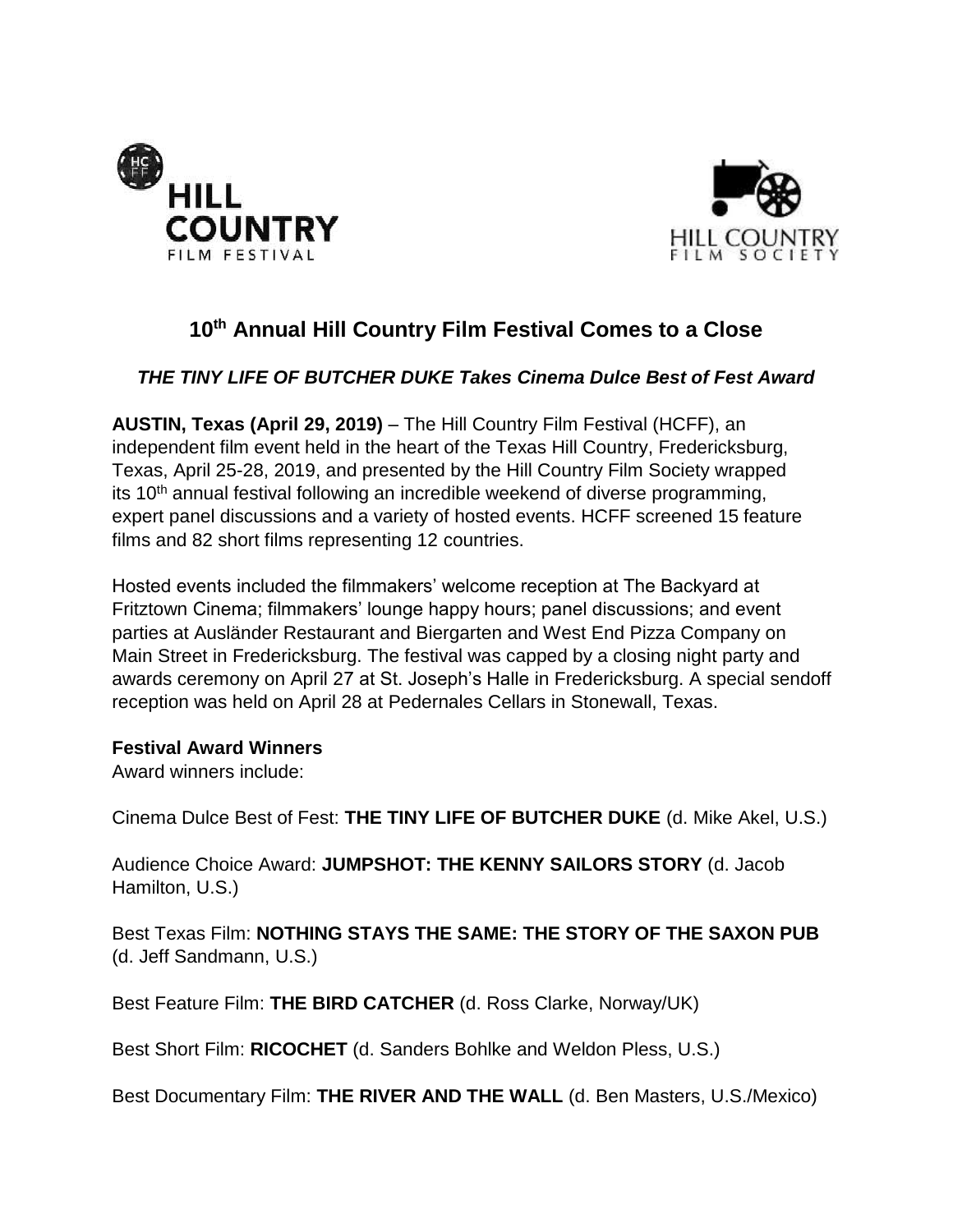Best Student Film: **STREET FLAME** (d. Katherine Propper, U.S.)

Best Director: David Blue Garcia (**TEJANO**)

Best Actress: Stephanie Thoreson (**GOOD FEELS ON WHEELS**, d. Ronald Short, U.S.)

Best Actor: Micheal Shenefelt (**POSTAL**, d. Tyler Falbo, U.S.)

#### **Festival Program and Photos**

The official program for this year's HCFF is available at [http://www.hillcountryff.com/festival/schedule/.](http://www.hillcountryff.com/festival/schedule/) Festival photos available at [https://www.facebook.com/HillCountryFilmFestival/photos\\_stream.](https://www.facebook.com/HillCountryFilmFestival/photos_stream)

#### **About Festival Sponsors**

Hill Country Film Festival is supported by Ambassador Studios; Auslander Restaurant & Biergarten; Austin Eastciders; The Backyard at Fritztown Cinema; Feast and Merriment Catering; Fredericksburg Convention and Visitor Bureau; Fredericksburg Standard-Radio Post; Fritztown Cinema; Gastehaus Schmidt; H-E-B; James Avery Artisan Jewerly; Pedernales Cellars; Rambler Sparkling Water; Ramona Press; Real Ale Brewing Co.; San Antonio Film Commission; Sun Radio; TCU Bob Schieffer College of Communication; Texas Film Commission; Three Hounds Music; Tito's Handmade Vodka; Whataburger; West End Pizza Company; and YETI.

## **About Hill Country Film Festival**

Set in Fredericksburg, Texas, the Hill Country Film Festival (HCFF) is the vision of its director Chad Mathews, an actor, screenwriter, producer and native Texan. Having participated in the film festival circuit, Mathews came to love the camaraderie and shared respect of those who are committed to the art of independent filmmaking. HCFF was created to celebrate and showcase filmmakers from Texas and around the world and is annually presented by the Hill Country Film Society, a 501(c)(3) nonprofit organization. For more information, visit [www.hillcountryff.com.](http://www.hillcountryff.com/)

## **About Hill Country Film Society**

The Hill Country Film Festival, created in 2010 to celebrate and showcase filmmakers from Texas and around the world, quickly evolved into a non-profit organization with a broader vision. The Hill Country Film Society not only hosts the annual festival, but provides year-round independent film programming in the Texas Hill Country as well as education in the art of independent film. Its mission is to encourage discovery through visual storytelling and create experiences that educate, inspire and engage. The society relies on its sponsors and members to help achieve its mission and ensure the future of film as part of a vibrant, creative culture. For more information, visit [www.hillcountryff.com/film-society/.](http://www.hillcountryff.com/film-society/)